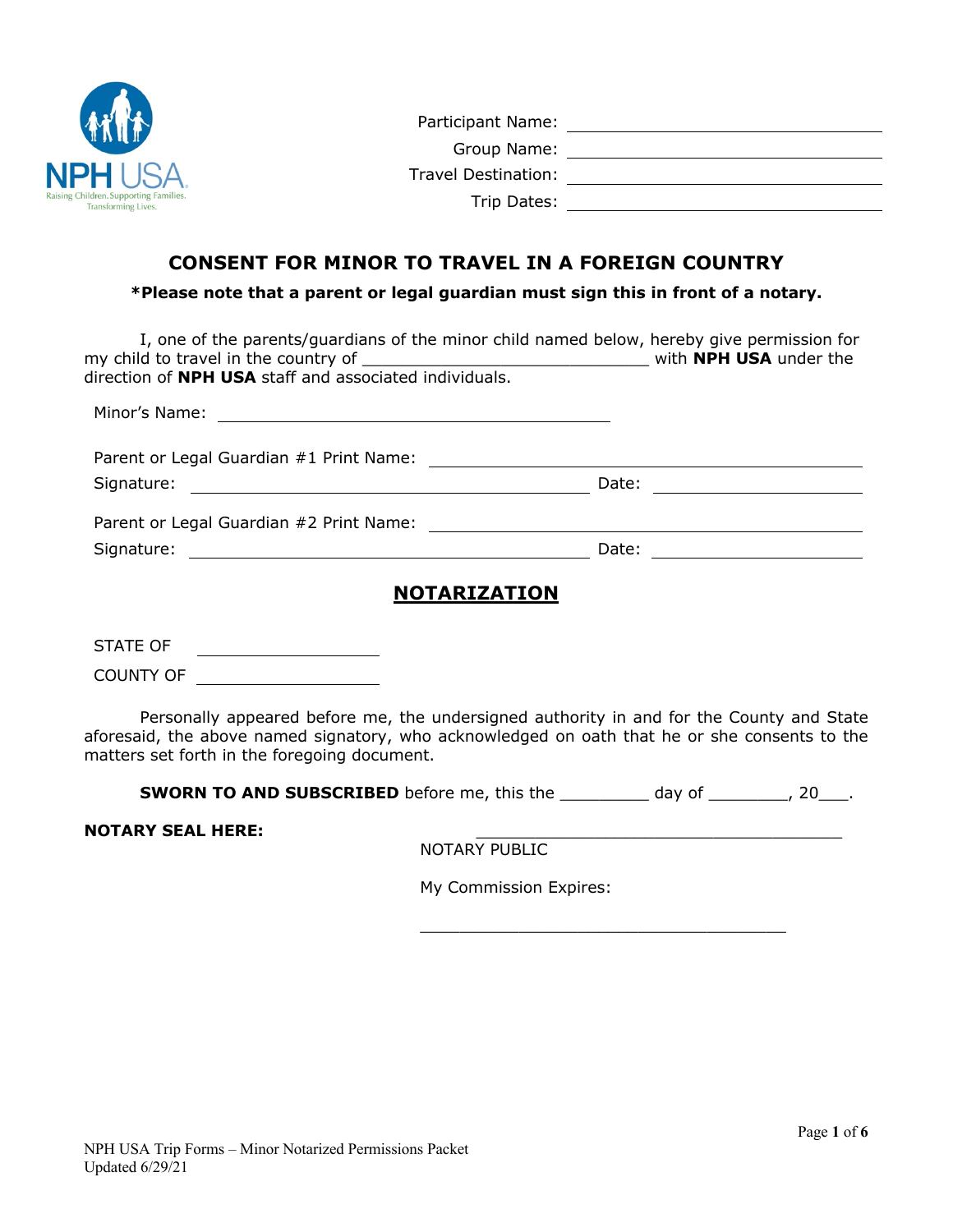

Participant Name:

Group Name:

Travel Destination:

Trip Dates:

# **LEGAL RELEASE OF CLAIMS AND ACKNOWLEDGEMENT OF RISKS FOR MINOR TRIP PARTICIPANTS**

# **\*THIS IS A COMPLETE RELEASE OF ALL POTENTIAL CLAIMS BY THE MINOR\***

- **THIS FORM MUST BE COMPLETED BY A PARENT OR GUARDIAN AND EXECUTED BY BOTH PARENTS/GUARDIANS.**
- **THIS FORM MUST BE SIGNED AND NOTARIZED AND THE ORIGINAL MAILED TO THE ADDRESS LISTED ON THE LAST PAGE. NO COPIES WILL BE ACCEPTED.**
- **PLEASE READ EACH PARAGRAPH CAREFULLY AND INITIAL TO INDICATE THAT YOU UNDERSTAND THE TERMS OF THE AGREEMENT.**

## **Voluntary Participation**:

I, the undersigned parent/guardian for the minor trip participant ("minor participant"), understand the minor participant will be traveling to a foreign country or countries and participating in various mission activities which are sponsored or facilitated, in whole or in part, by **NPH USA**, a not-for-profit corporation. I understand that it is my responsibility to arrange for medical or any other insurance coverage for the minor participant before his or her departure.

## *Parent/Guardian Initials: \_\_\_\_\_*

## **Risks:**

I understand and acknowledge that the minor participant's travel to, from, and within foreign countries involves unique hazards and risks not usually encountered when traveling within the United States. I understand that these unique risks and hazards may be related to exposure to environmental conditions, such as extreme weather, sanitation, animals, insects, or disease. I understand and acknowledge that the minor participant may be exposed to native food and drink that could increase the risk of a medical situation due to allergies or other pre-existing conditions.

# *Parent/Guardian Initials: \_\_\_\_\_*

I am not aware of any medical conditions that may heighten the minor participant's risks he or she encounters while participating in and/or traveling to activities on the trip. If the minor participant does suffer from such conditions, I have informed **NPH USA** of these conditions in **NPH USA**'s *Medical and Emergency Information and Consent Forms*. Furthermore, I have discussed any such conditions with the minor participant's physician, as they relate to and/or impact his or her participation in the trip.

*Parent/Guardian Initials: \_\_\_\_\_*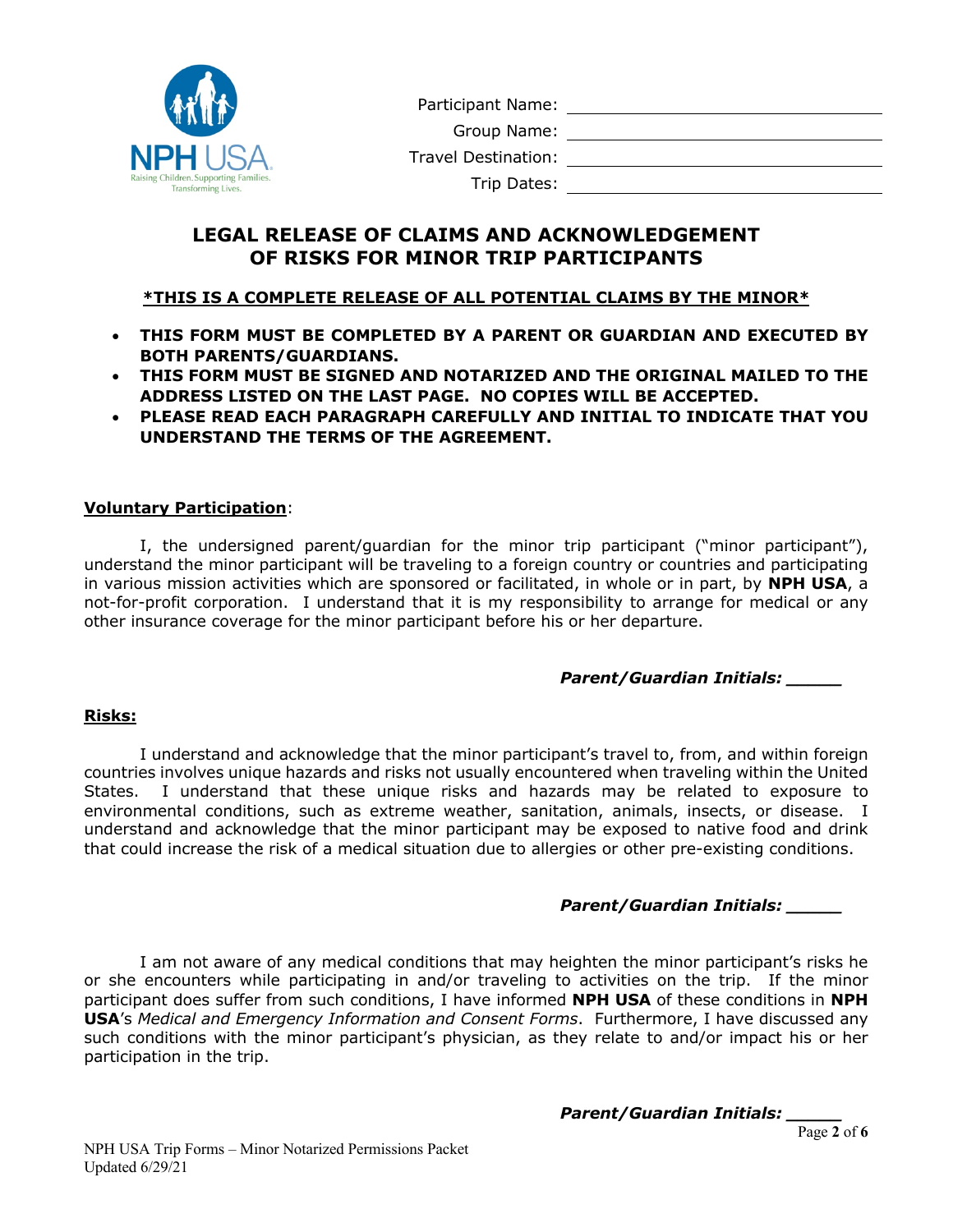I am not aware that the minor participant possesses physical limitations, including limited mobility, which may limit his or her ability to travel or participate in activities on the trip. If the minor participant does have such limitations, I have informed **NPH USA** of these limitations in **NPH USA**'s *Medical and Emergency Information Form* and discussed whether **NPH USA** will be able to accommodate the minor participant's physical limitations during this trip.

### *Parent/Guardian Initials: \_\_\_\_\_*

I acknowledge that the minor participant's medical insurance is his or her primary coverage and that it is my responsibility to ensure that said insurance will cover the minor participant's possible medical needs, including pre-existing conditions, during his or her trip. This includes, but is not expressly limited to, medical treatment in a foreign country, medical treatment in a foreign health care facility, medical evacuation, and follow up or additional treatment upon his or her return to the United States. I understand and acknowledge that should a medical emergency arise during the minor participant's trip, access to and treatment at a medical facility may be limited and treatment he or she may receive may not be provided at levels found within the United States.

### *Parent/Guardian Initials: \_\_\_\_\_*

I understand and acknowledge that the nature of a trip to a foreign country may expose the minor participant to health conditions and/or illness or disease that may impact his or her health or cause harm while on the trip or after his or her return and it is my responsibility to arrange for necessary precautions such as vaccination, medication, or other preventative measures. I understand and acknowledge that during travel to and from the foreign country, and while participating in activities in the country, the minor participant may experience stressful, difficult, and/or hazardous situations that may necessitate that I take additional precautions related to any pre-existing medical condition the minor participant may have.

## *Parent/Guardian Initials: \_\_\_\_\_*

I understand and acknowledge that COVID-19 is a global pandemic and public health risk. **NPH USA** does not and cannot guarantee safety or immunity from COVID-19 infection to anyone who participates in the NPH USA Travel Program or visits the homes of NPH. I understand that I may be exposing the minor to and/or increasing their risk of contracting or spreading COVID-19. If the minor tests positive for COVID-19 during the trip, I understand that the minor may not be able to immediately return to the United States until they have obtained a negative COVID-19 test result. I also understand that I am responsible for any costs that the minor might incur due to national and/or international COVID-19 safety protocols, including but not limited to the extension of their stay in the country visited, additional tests, and airline changes or rebooking fees.

*Parent/Guardian Initials: \_\_\_\_\_*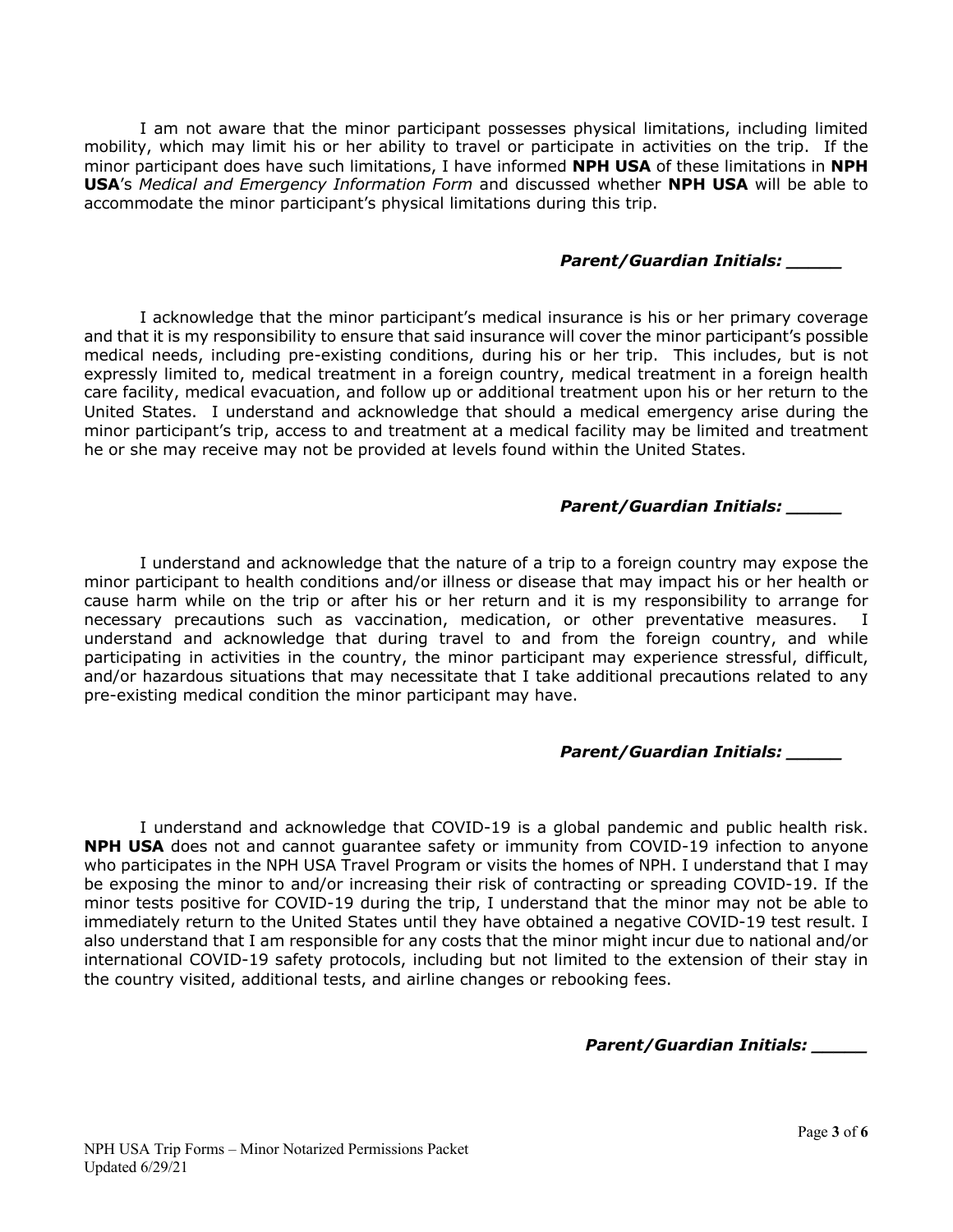#### **Release**:

In consideration of the minor participant's participation in trip activities and as one of the recipient of benefits flowing from **NPH USA** as an organizer and facilitator of the trip, the minor participant and I do hereby release, discharge, and agree to hold harmless **NPH USA**, its directors, officers, members, administrators, employees, and/or other individuals associated with **NPH USA** from any and all liability, claims, demands, or actions which may accrue as a result of any injury, whether accidental or otherwise, illness, or other loss which the minor participant may sustain as a result of participation in any trip travel, recreation, or other trip activities. I exercise this authority as one of the parents/guardians for the minor participant. It covers activities in any country involving travel: (1) to and from those countries; (2) to and from mission activity sites; (3) to and from various locales visited during the trip by any mode of transportation.

### *Parent/Guardian Initials: \_\_\_\_\_*

I further agree that the minor participant and I will not institute any action or suit at law or in equity, against **NPH USA**, its directors, officers, members, administrators, employees, and/or other individuals associated with **NPH USA** and that the minor participant and I will not institute, prosecute, or in any way aid in the damages, costs, loss of services, expenses or compensation for or on account of any alleged damage, loss, injury, health problem, disease, or illness to any person or property, resulting from the minor participant's participation in trip activities sponsored or facilitated by **NPH USA**.

## *Parent/Guardian Initials: \_\_\_\_\_*

To the extent **NPH USA** has purchased travel insurance that will cover the minor participant's trip, the minor participant and I acknowledge that any benefits under such travel insurance, if any, are the sole responsibility of the carrier providing the travel insurance and that the minor participant and I will not seek any payments from **NPH USA** in the event such travel insurance does not provide any benefits to the minor participant.

## *Parent/Guardian Initials: \_\_\_\_\_*

I understand that the minor participant and I are solely responsible for the minor participant's personal property, which means that **NPH USA** will not be responsible for the safekeeping or custody of any such property.

### *Parent/Guardian Initials: \_\_\_\_\_*

I have carefully read the above release and agreement prior to its execution, and I am fully familiar with the contents thereof. I agree that this Agreement will be governed by the laws of State of Illinois, United States of America and is intended to be as broad and inclusive as permitted by the laws of the State of Illinois, United States of America, and that if any portion of this Agreement is held invalid, the balance of the Agreement shall, notwithstanding, continue in full legal force and effect. This release shall be binding upon me, my heirs, administrators, personal representatives and assigns, forever.

*Parent/Guardian Initials: \_\_\_\_\_*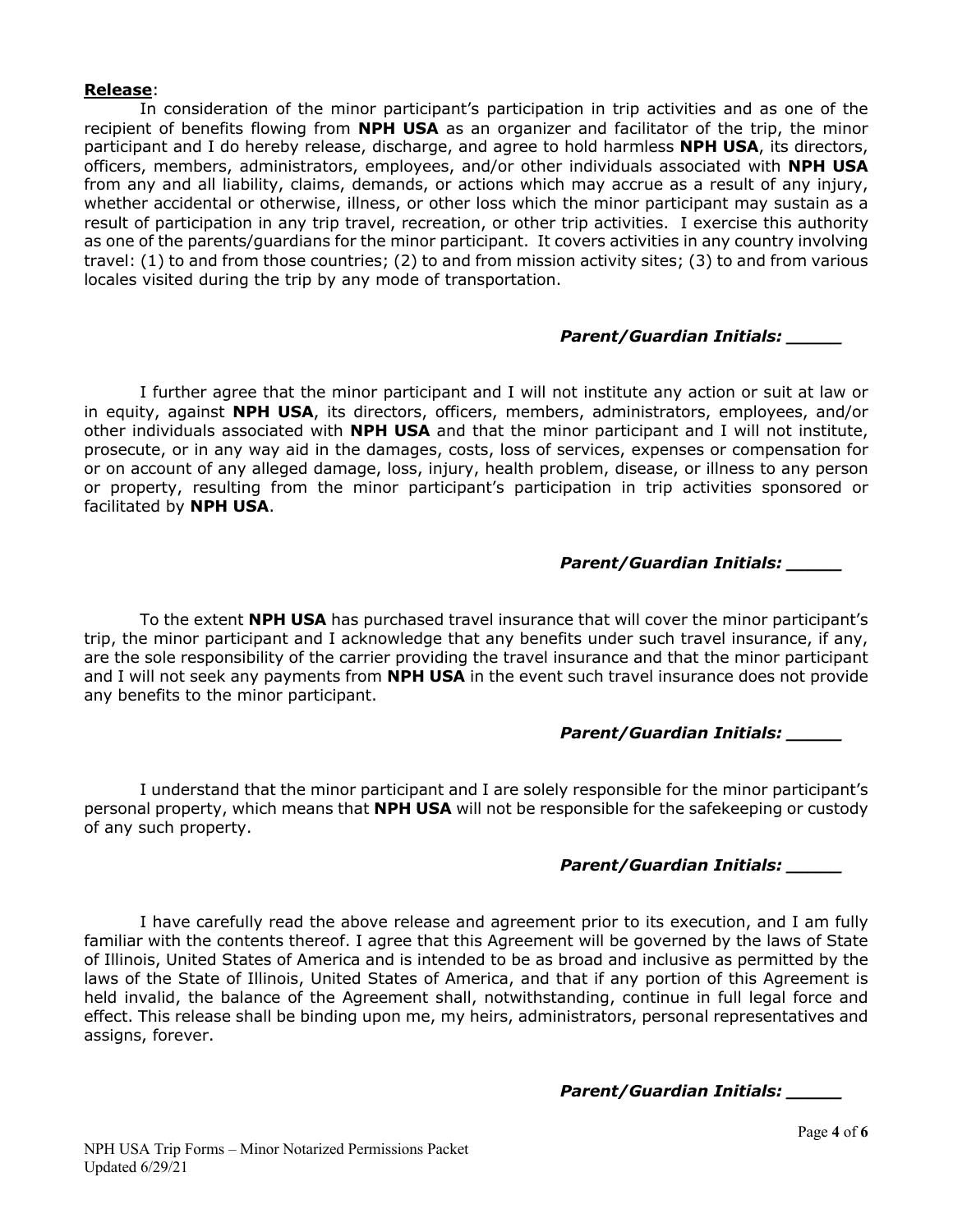#### **EXECUTION ON BEHALF OF MINOR**

Anyone under the age of eighteen (18) years old is considered a minor under the laws of the State of Illinois, where **NPH USA** is based, and this section must be signed by BOTH PARENTS and/or GUARDIANS, notarized, and submitted along with the *Legal Release of Claims and Acknowledgement of Risks Associated for Minor Trip Participants* form. My signature below acknowledges that I have read the provisions in the foregoing three (3) pages and agreed to their contents:

| Signature:<br><u> 1989 - Johann Stein, fransk politik (d. 1989)</u>      |       |  |
|--------------------------------------------------------------------------|-------|--|
|                                                                          |       |  |
| Signature:<br><u> 1989 - Johann Barbara, martxa alemaniar amerikan a</u> | Date: |  |
| <b>NOTARIZATION</b>                                                      |       |  |

**NOTARY SEAL HERE:**

NOTARY PUBLIC

My Commission Expires:

\_\_\_\_\_\_\_\_\_\_\_\_\_\_\_\_\_\_\_\_\_\_\_\_\_\_\_\_\_\_\_\_\_\_\_\_\_

\_\_\_\_\_\_\_\_\_\_\_\_\_\_\_\_\_\_\_\_\_\_\_\_\_\_\_\_\_\_\_\_\_\_\_\_\_